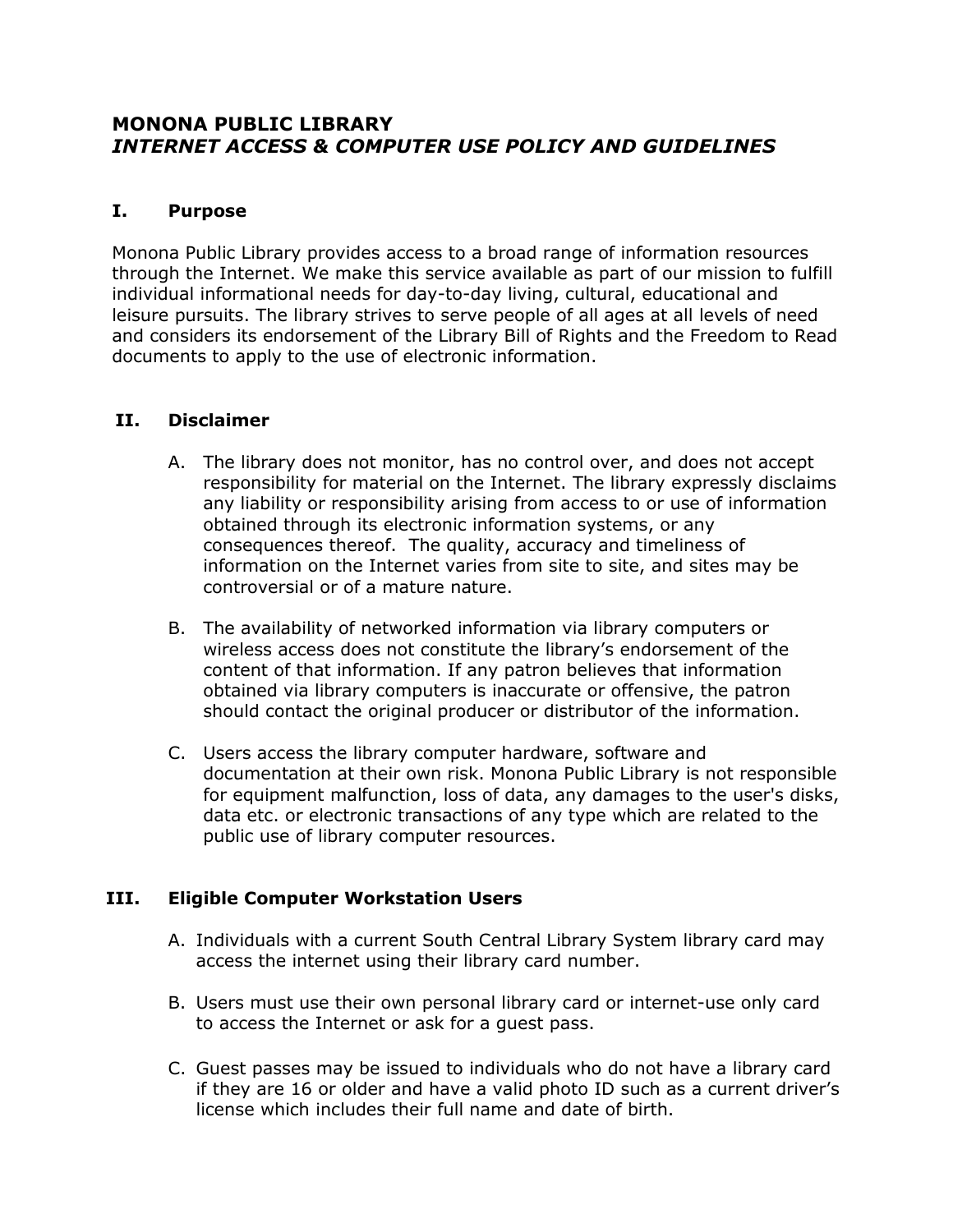- D. Individuals who are ineligible for a South Central Library System library card due to lack of proof of address may apply for an internet-use card using a current photo ID.
- E. Students can be issued an Internet card on a case by case basis.
- F. Children eight years or younger are required to be accompanied by parent/guardian or caretaker to use a computer.
- G. Patrons are limited to two 120-minute sessions on a workstation or a total of four hours per day.

## **IV. Responsibilities of Users**

- A. Access, use, or dissemination of information via the Internet in the library is the responsibility of the user. In the case of minors, it is a joint responsibility of the user and the parent or guardian. Because parents or guardians may feel that information available through the Internet is not suitable for viewing by children in their care, supervision is advised.
- B. Users should be aware that they are working in a public environment shared by people of all ages and sensibilities. Users will refrain from the use of Internet sounds and visuals which might disrupt the ability of other library patrons to use the library and its resources.
- C. Library staff reserves the right to end Internet sessions when sexually explicit or pornographic materials are displayed. (See also Illegal and Unacceptable Uses). The sites that users have accessed may be visually monitored to ensure the library's policy is followed.
- D. Patrons are responsible for all printing and photocopying costs. Failure to pay for printing will result in loss of computer privileges. A charge of \$.10 per page will be charged for black and white printouts, and a charge of \$.50 per page will be charged for color printouts payable at the service desk.
- E. The copyright law of the United States (Title 17, U.S. Code) governs the making of photocopies or other reproductions of copyrighted material. Patrons using library equipment and/or Internet are responsible for any infringement.
- F. Storage devices are available for use in the building at the service desk.

## **V. Choosing and Evaluating Sources**

A. Users should evaluate Internet sources just as they do print materials, questioning the accuracy and completeness of information.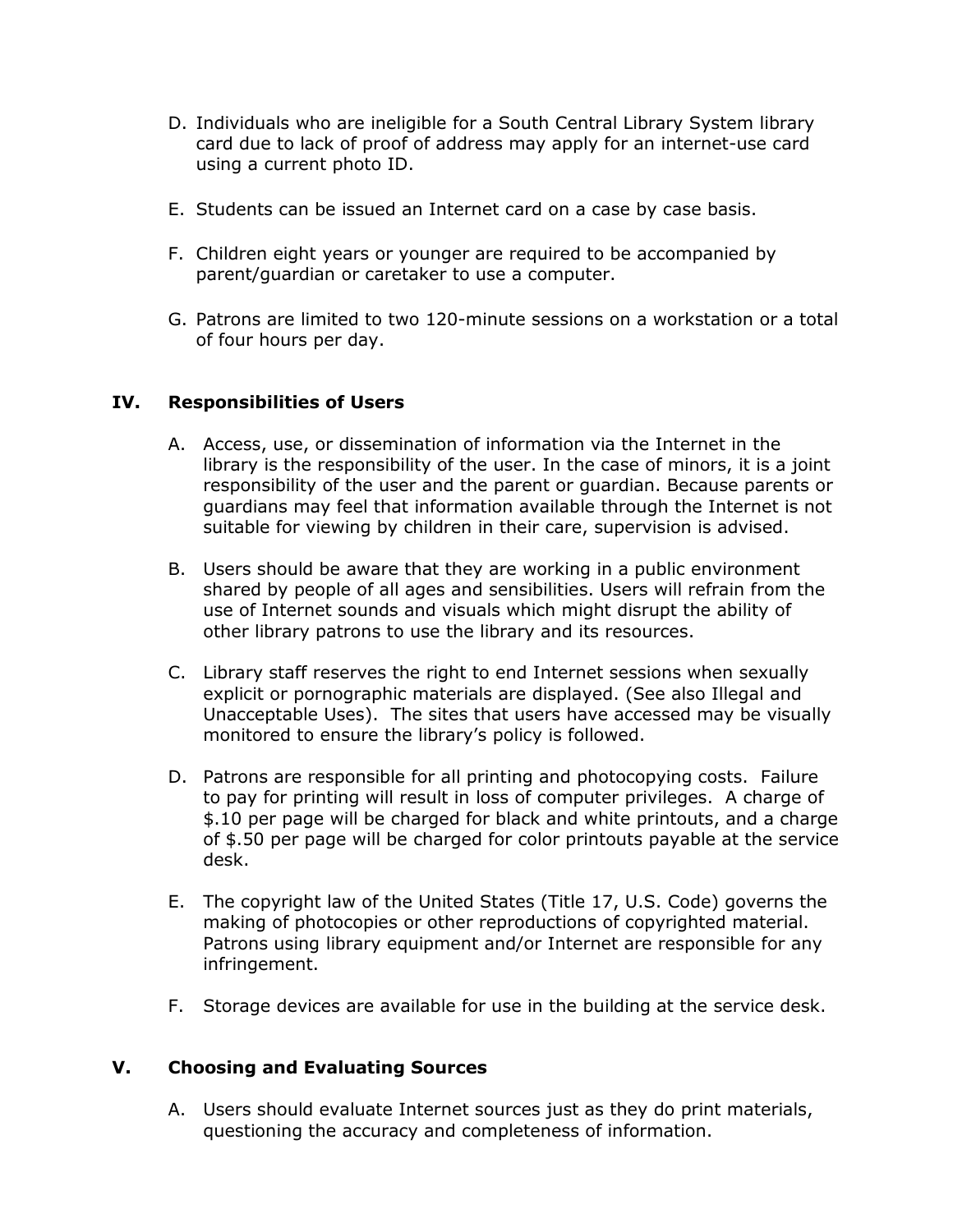B. Users must use the Internet at their own risk realizing that beyond the library's home page and supporting documents they may encounter materials they find offensive.

## **VI. Supervising Children's Use**

- A. Monona Public Library supports the right for each family to decide what appropriate Internet use is for their child(ren). The responsibility for what minors read or view on the Internet rests with parents or guardians.
- B. The library will make information available to help parents and guardians in their efforts to exercise their rights and responsibilities regarding their own children's use of electronic resources. For more information on children and the Internet see Child Safety on the Information Highway [\(http://www.safekids.com\)](http://www.safekids.com/child_safety.htm).
- C. Parents and children are encouraged to start their exploration of the Internet with the library's homepage and reference links.
- D. The following are recommended guidelines for parents and guardians to ensure that children have positive online experiences, whether at home or in the library.
	- 1. Use the Internet as a family. Join your children in Internet exploration.
	- 2. Explore the wide range of available information and tell your children about sites you consider inappropriate for them.
	- 3. Encourage children to use sites recommended on the library's homepage and counsel them to avoid sites you consider unsuitable.
	- 4. Provide guidelines for your children on the amount of time they spend online, just as for television viewing.
	- 5. Instruct children never to give out personal information (name, address, password, telephone number, credit card number) online.
	- 6. Provide children with guidelines on acceptable use of electronic resources, including email and social networking sites.
	- 7. Teach children to be good online consumers. As with print information, consider the source and accuracy of online information.
- E. Librarians are partners with parents in guiding children to safe and appropriate use of the Internet. MPL filters all Internet computers and wireless signals available through the library. Adult patrons age 17 years and older may elect to disable the filter for unrestricted Internet access for any lawful purpose that meets Monona Public Library guidelines. A valid South Central Library System card provides authorized access to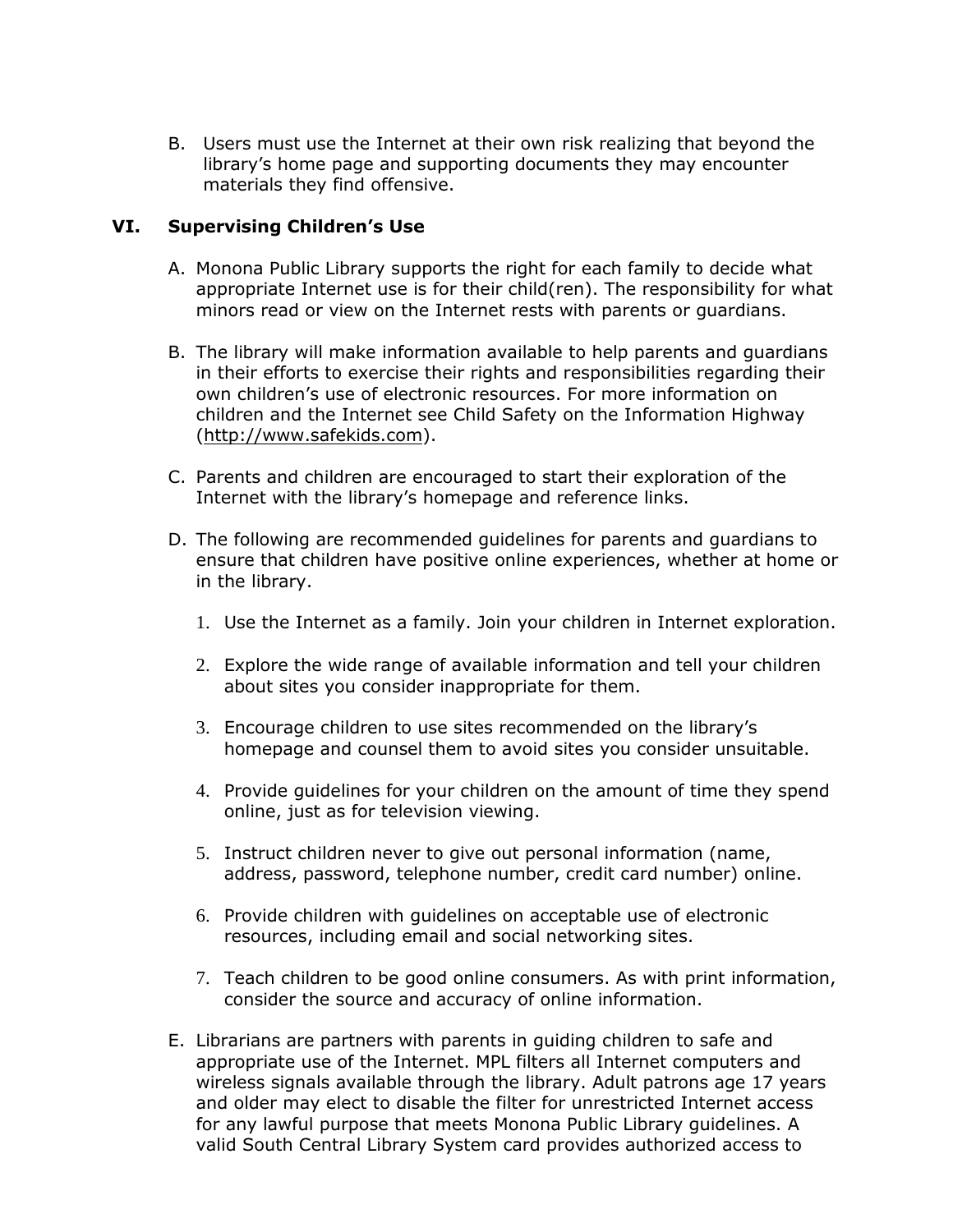Monona Public Library computers for the use of our patrons. Parents and guardians are solely responsible for supervising their children's Internet sessions and for letting their children know if there are materials children should not use or view; library staff cannot monitor parental restrictions. The library assists parents and guardians who desire guidance for their children's use of the Internet through their technical expertise and guidance.

Monona Public Library staff provides guidance and assistance to children, parents and guardians in a variety of areas:

- Reference librarians provide suggestions and assistance in conducting online research and evaluation of Web sites.
- Monona Public Library website includes specially designed pages for children that contain links to recommended free and paid information resources in a variety of frequently requested topic areas.
- Individual help is provided as time permits in the use of applications on Monona Public Library website.

### **VII. Illegal and Unacceptable Uses of Library Internet**

People may use the library computers only for legal purposes. Examples of unacceptable uses include but are not limited to the following:

- A. Harassment of other users and/or violation of their privacy.
- B. Any and all forms of bullying.
- C. Libeling, slandering, or maliciously offending other users.
- D. Violating copyright laws or software licensing agreements.
- E. Using another person's library card or misrepresenting oneself as another user.
- F. Obstructing other people's work by overuse of system resources.
- G. Attempting to modify or gain access to files, passwords, or data belonging to others.
- H. Attempting to crash, degrade performance of or gain unauthorized access to the library's computer systems and networks.
- I. Intentionally modifying or damaging equipment software or data belonging to the library or other users.